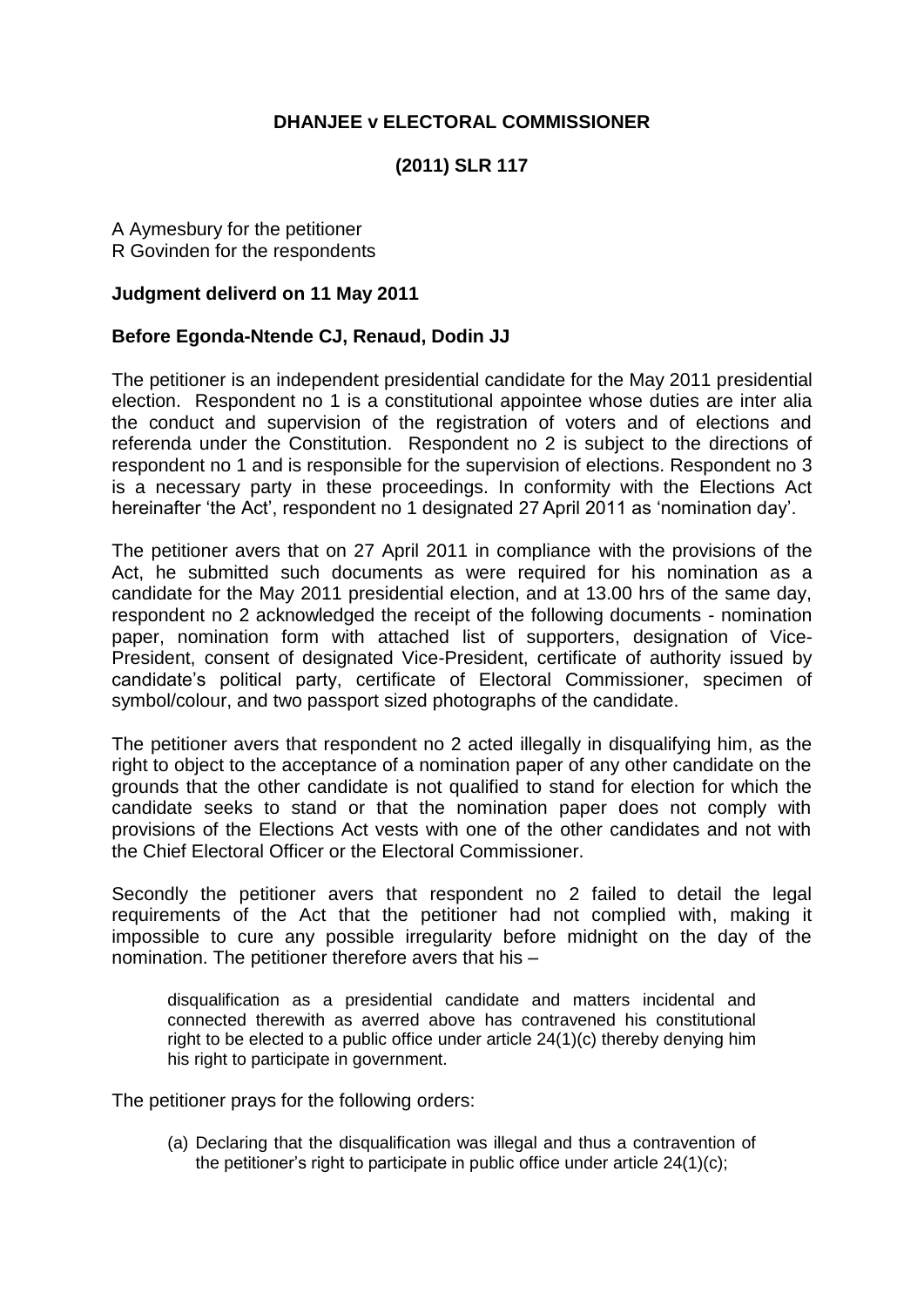- (b) Declaring that failure to give him until midnight on nomination day to cure any irregularity if it existed, contravened his right under article 24(1)(c);
- (c) ordering that the respondents return the list of endorsements to the petitioner;
- (d) Ordering that the presidential election is postponed until the final determination of this case;
- (e) Granting such other orders or writs as may be appropriate to enforce the provisions of the Constitution in relation to the petitioner; and
- (f) Hearing this case as one of extreme urgency.

The petitioner has appended an affidavit in support of his petition. He also appended a copy of two documents that were issued to him by the Chief Electoral Officer. The first one marked exhibit VVD1 is dated 27 April 2011 at 13.00 hrs, entitled 'Acknowledgement of Nomination for the Presidential Election, 2011.' That document states –

I acknowledge receipt of the following documents in respect of your nomination as a candidate for the May 2011 Presidential Elections.

- 1. Nomination paper
- 2. Nomination form with attached list of supporters
- 3. Designation of Vice-President
- 4. Consent of designated Vice-President
- 5. Certificate of authority issued by candidate's political party
- 6. Certificate of Electoral Commissioner
- 7. Specimen of symbol/colour
- 8. Two passport sized photographs of the candidate.

The second document entitled 'Nomination for the Presidential Election 2011', dated 27 April 2011 at 17.15 hours is addressed to the petitioner and states as follows:

I have to inform you that in accordance with the Elections Act, I have determined that you have not been validly nominated for the forthcoming Presidential Elections, 2011. The reason for my determination is as follows:

You have not complied with all the legal requirements of the above Act.

Yours faithfully Dated this  $27<sup>th</sup>$  day of April 2011, at 17.15 hours. (Sgd)by Chief Electoral Officer

The respondents filed a joint answer to the petition and opposed the petition. They stated that respondent no 1 appointed the place, date and time for the nomination of candidates for the presidential election as provided for in section 14(1) of the Act. In particular, the time appointed was from 0900 hours to 1400 hours rather than until midnight.

The respondents contend that the list of supporters attached to the nomination form of the petitioner was not in accordance with the provisions of the Act and was not in accordance with the notice published in the *Official Gazette* of 18 February 2011, which specified the number of persons required to endorse the nomination paper of each candidate to be 500. Respondent no 2 had examined the accuracy and authenticity of the list of supporters submitted and disqualified 176 supporters on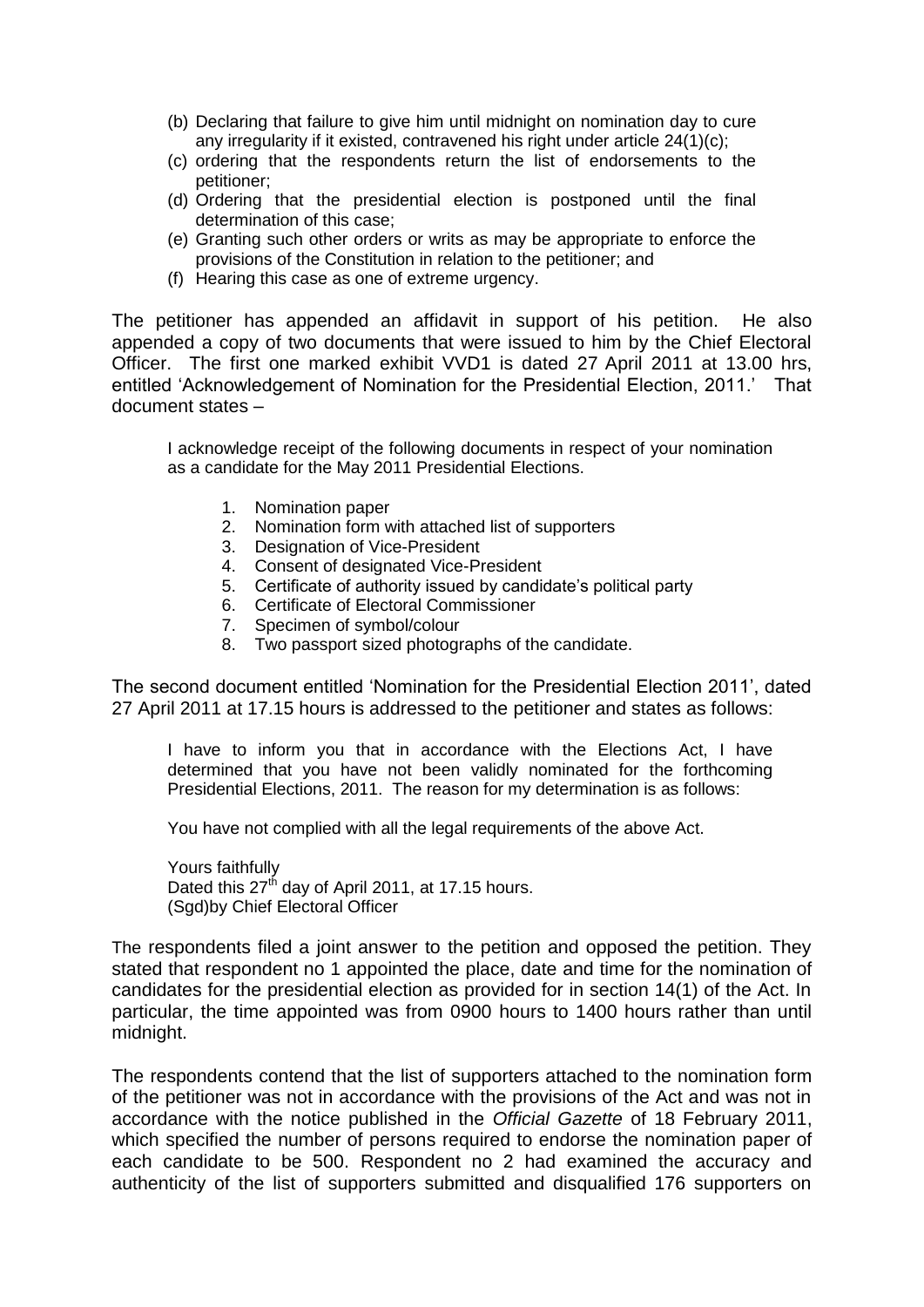account of absence of national identity numbers, no signatures by some supporters, presence of unregistered voters on the list, the national identity numbers provided did not match with the names of the supporters, supporters appearing twice on the list, supporters being below the age of 18 years, and some supporters were unregistered voters. Only 454 supporters were found to be valid.

The respondents further contended that there was no contravention of article 24(1) of the Constitution as the disqualification of the petitioner was legal and made under section 15(6) of the Act. Respondent no 2 had power to accept or reject the nomination of the petitioner in accordance with section 15(6) of the Act. The respondents further contend that the nomination did not end at midnight but ended at 1400 hours as published in the *Official Gazette*.

Respondent no 2 swore an affidavit in support of the respondent's case setting out what occurred on the nomination day and his examination of the papers presented by the petitioner and why he found that the petitioner did not have the 500 persons eligible to vote to support his nomination.

Article 24(1)(c) and (d) of the Constitution states that:

Subject to this Constitution, every citizen of Seychelles who has attained the age of eighteen years has a right –

- (a) to be elected to public office; and
- (b) to participate, on general terms of equality, in public service.

Article 24(2) of the Constitution states that: "The exercise of the rights under clause (1) may be regulated by a law necessary in a democratic society."

Section 2(1) of Schedule 3 of the Constitution provides –

A person shall not be a candidate in an election for President unless – the person submits to the Electoral Commissioner on or before the day appointed as nomination day in relation to the election the form provided for this purpose by the Electoral Commissioner completed and signed by that person and endorsed to the satisfaction of the Electoral Commissioner by such number, as may be prescribed under an Act, of other persons who are entitled to vote at the election under and in accordance with this Constitution, and the person deposits with the Electoral Commissioner, or gives security to the satisfaction of the Electoral Commissioner for the payment of such sum as may be prescribed under an Act as the amount to be deposited by a person who is a candidate to the election for the office of President.

The above Schedule follows from article 51 of the Constitution which states:

- (1) A person is qualified for election as President if
	- (a) the person is a citizen of Seychelles;
	- (b) the person is not disqualified from registration as a voter under this Constitution.
- (2) Subject to clause 6, Schedule 3 shall have effect with regard to the election of the President.
- (3) The Constitutional Court shall have jurisdiction to hear and determine whether a person has been validly elected to the office of President.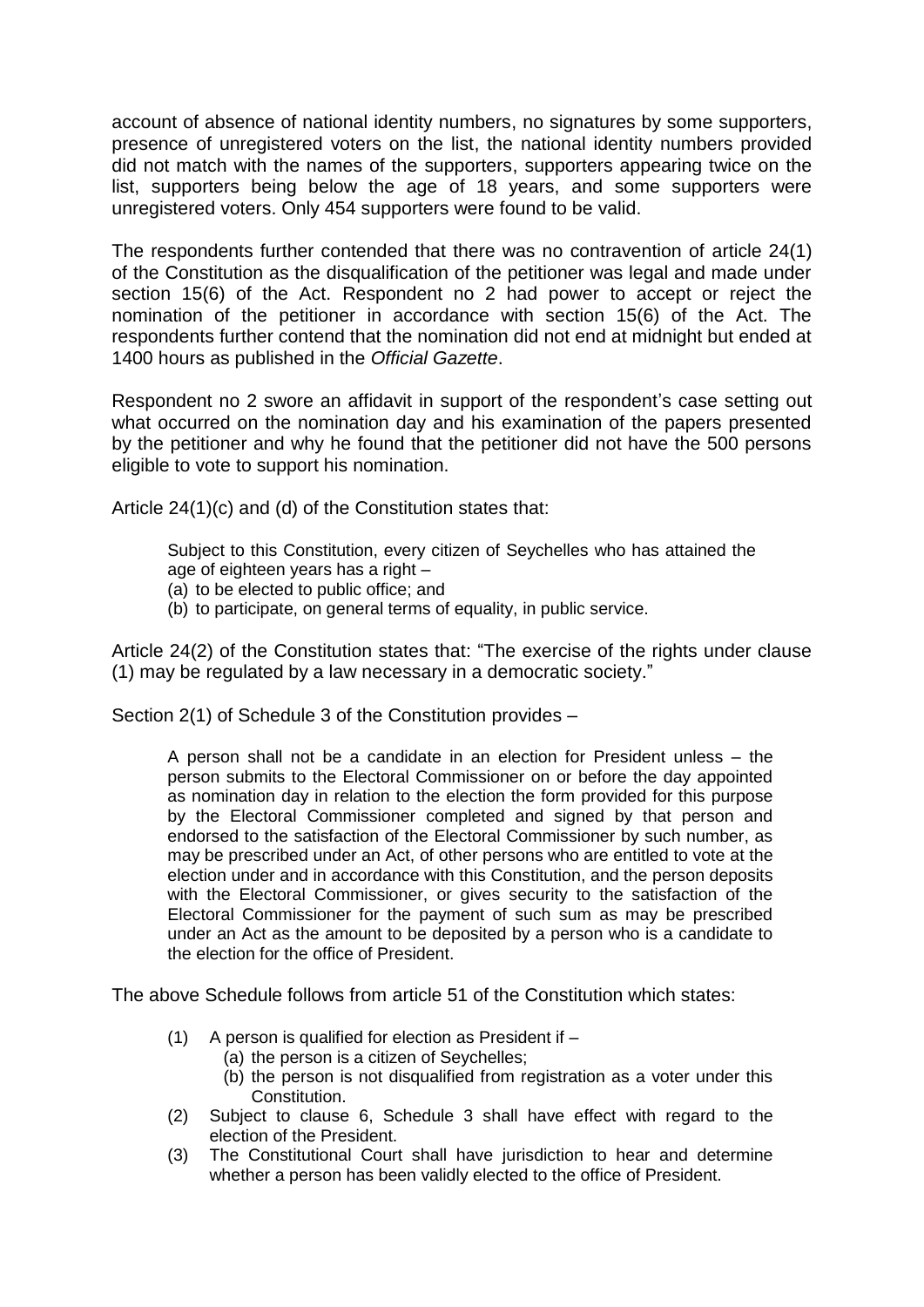- (4) An application under clause 3 may be made by a person entitled to vote at an election of the President, a person who was a candidate at the election or the Attorney-General.
- (5) Where a person other than the Attorney-General makes an application under this article, the Attorney-General may intervene and may appear or be represented in the proceedings.
- $(6)$  A law may provide for  $-$ 
	- (a) the circumstances and matter in which and the imposition of conditions upon which an application may be made to the Constitutional Court for the determination of a question under clause  $(3)$ :
	- (b) the powers, practice and procedure of the Constitutional Court in relation to the application; and
	- (c) any matter, not otherwise provided for in Schedule 3, which is necessary or required to ensure a true, fair and effective election of the President.

Under the provision of article 24(2) of the Constitution there is enacted an Act known as the Elections Act. Section 15 of the Act is the relevant section pertaining to 'requirements for nomination' –

- (1) Every candidate for a Presidential Election or a national Assembly Election shall be nominated by means of a nomination paper provided for the purpose by the Electoral Commissioner;
- (2) The nomination paper shall be submitted by each candidate on the nomination day at the time and place appointed in the notice published under section 14 – in the case of the Presidential Election to the Chief Electoral Officer; and
- (3) The nomination paper submitted by each candidate for a Presidential Election or a National Assembly Election shall be signed by the candidate and –In the case of the Presidential Election, shall be endorsed to the satisfaction of the Chief Electoral Officer by such number of persons entitled to vote at that election as is specified in the notice published under section 14(1);
- (4) Each nomination paper shall be accompanied by a certificate issued by the Electoral Commissioner certifying the deposit of or securing the sum specified in the notice published under section 14(1); such number of photographs of the candidate in such form and of such size as the Electoral Commissioner may specify in the nomination paper provided by the Commissioner; and a symbol or colour to identify the political party of the candidate, or, if the candidate is an independent candidate, the candidate.
- (5) Any nomination paper submitted after the expiration of the time specified in the notice published under section 14(1) shall be invalid and shall be rejected.
- (6) After the expiration of the time specified in the notice published under section 14(1) for submission of nominations – in the case of the Presidential Election, the Chief Electoral Officer shall, as soon as is practicable thereafter, determine whether to accept or reject the nomination paper submitted within the time specified in the notice.
- (7) For the purposes of subsection (6), the Chief Election Officer or the Election Officer, as the case may be, shall permit each candidate to examine the nomination papers of other candidates.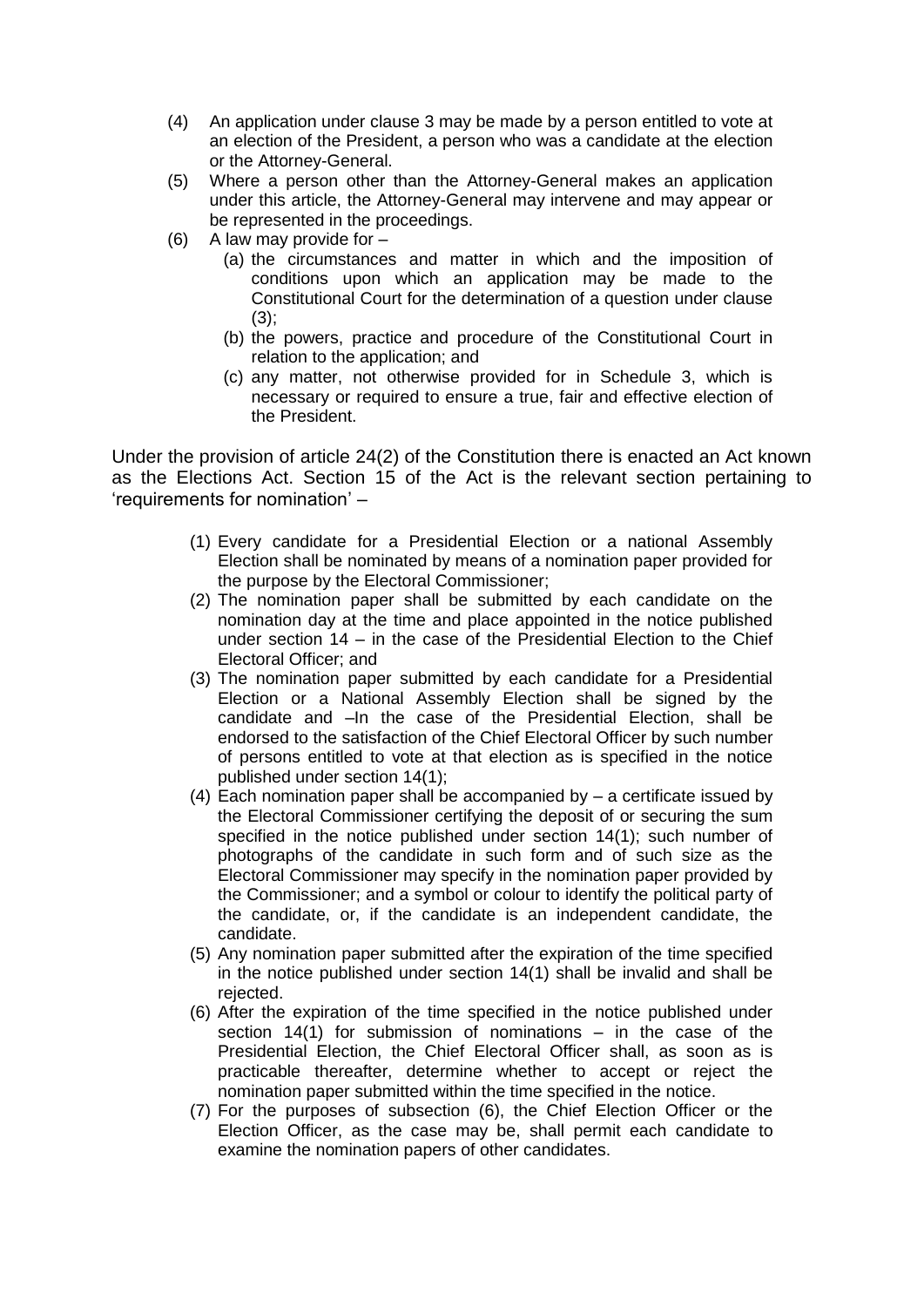- (8) A candidate may object to the acceptance of a nomination paper of any other candidate on the grounds that the other candidate is not qualified to stand for the election for which the candidate seeks to stand or that the nomination paper does not comply with subsections (1) to (4).
- (9) The Chief Electoral Officer or, as the case may be, the Electoral Officer shall consider the objections and determine whether to accept or reject the nomination paper.
- (10) The determination made under this section by the Chief Electoral Officer or, as the case may be, the Electoral Officer shall be final.
- (11) The determination made under subsection (9) shall not prevent the validity of the nomination of a candidate from being questioned in an election petition under section 44.
- (12) Articles 51(1) and (2), 113, 114 of the Constitution shall apply for the purposes of the Presidential Election.
- (13) Articles 79(3) to (7), 80, 113 and 114 of the Constitution shall apply for the purposes of a National Assembly Election.

All the possible constitutional and statutory provisions relating to the matter in issue have been set out. The question that is now required to be answered is whether the Chief Electoral Officer has the power under those constitutional and statutory provisions to reject the nomination of the petitioner. But before we do so we must deal with the preliminary point raised by Mrs Amesbury, counsel for the petitioner.

Mrs Amesbury submitted that the Attorney-General could not appear for respondents no 1 and no 2 in this case as the Attorney-General only appears in constitutional matters of this nature as '*ministre public*' and '*amicus curiae*' as a friend of court to assist citizens enforce their rights. Secondly she submitted that respondent no 1 is an independent body which cannot be represented by an official of the Government. She referred to a number of previous cases before this Court where independent bodies had been sued and had not been represented by the Attorney-General, not because any objection was taken.

Mr Ronny Govinden, the Attorney-General, opposed the objection. He submitted that the Attorney-General in his office as legal advisor is independent of any authority pursuant to article 76(4) of the Constitution. The Attorney-General is not a member of the Cabinet. Neither is he a minister of Government. He submitted that in this case and indeed many other cases in which he has acted for the Electoral Commissioner, he takes instructions from the Electoral Commissioner and no other person.

We have considered the objection raised by Mrs Amesbury and find no merit in it. She has advanced no authority whatsoever that supports the proposition she puts forward. In our view the independence of the Electoral Commissioner is not put in jeopardy by the Attorney-General acting as his attorney. This is not the first case in which the Attorney-General is acting for the Electoral Commissioner in this Court and before the Court of Appeal. The objection is dismissed.

The stages of the procedure envisaged by the Constitution and the pertinent statute can be summarized as follows:

(a) The Electoral Commissioner fixes the date(s) when the elections are to be held.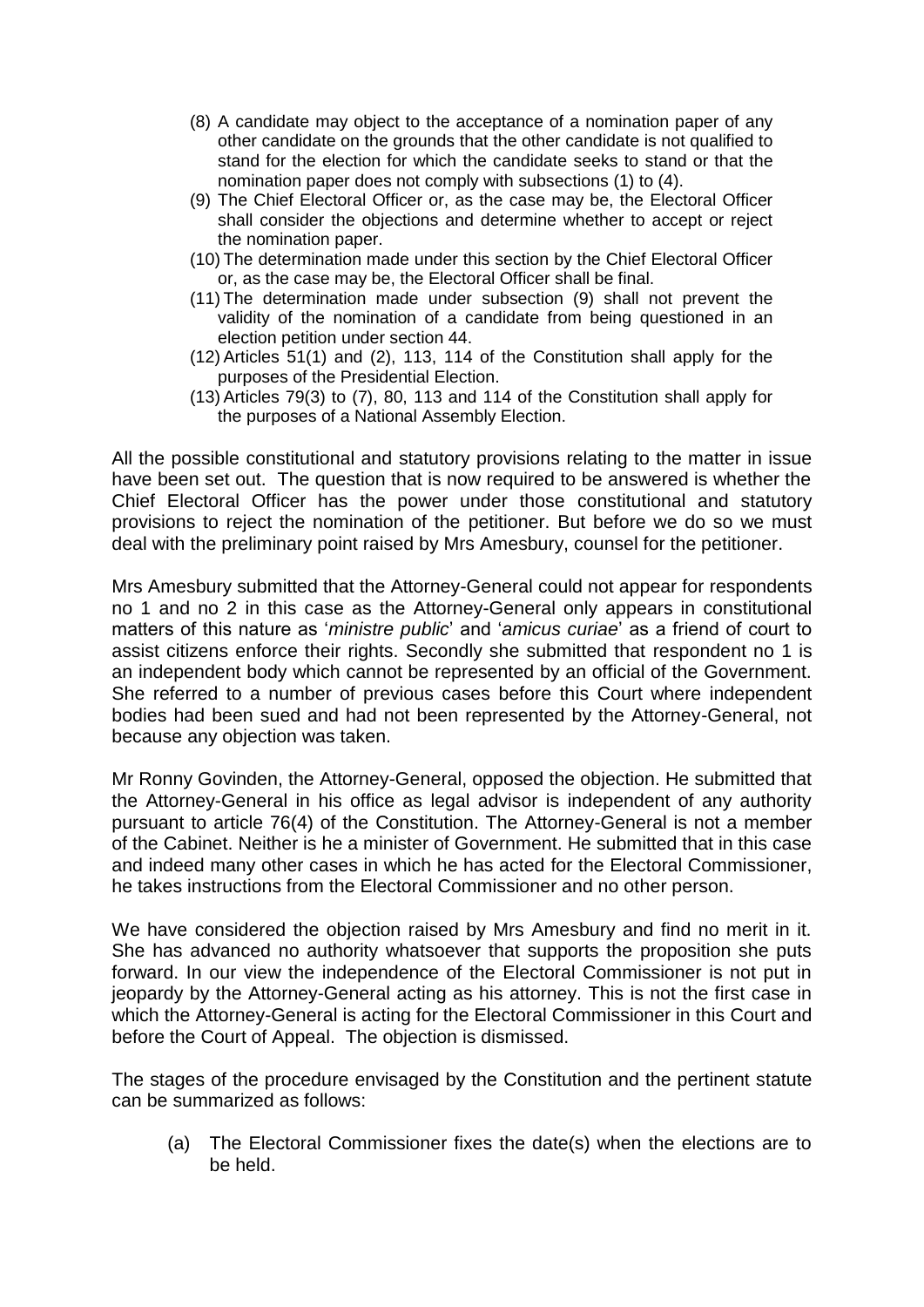- (b) The Electoral Commissioner then fixes the date(s) on or before which the prospective candidates are to present their nomination papers and other relevant documents. This is called the 'nomination day' and should not be earlier than 21 days before the election.
- (c) On the nomination day for a presidential election the Chief Electoral Officer (hereinafter referred to as CEO) receives the relevant nomination papers of the prospective candidates.
- (d) If a prospective candidate has not satisfied the requirements the CEO shall inform him where he has failed and return his papers to him.
- (e) If CEO is satisfied that a candidate has submitted all the required documentations, then the CEO will acknowledge receipt of these documents and then display them for the other prospective candidates to have access to and to verify them. Any candidate may raise objections against other candidates.
- (f) If any prospective candidate, after verifying the documentations of other prospective candidates raised any objection, the CEO has to determine the objection as soon as possible. His determination is final and can only be raised in an election petition after the election.

There is a two-stage process at nomination. Firstly, on presentation of the nomination papers the CEO must satisfy himself that the papers are in compliance with the law under section 15(3) of the Act. If at this stage he or she is not satisfied he or she may not accept the papers and must hand them back to the candidate who may chose to go and rectify whatever is wrong and present his or her papers again if he or she is within time.

The second stage is that envisioned under section 15(6) of the Act that makes it possible for other candidates to object to the nomination of other candidates after which the CEO would make a determination which is final for purposes of the nomination. Such a determination could take place outside of the time he had provided for the presentation of nomination papers.

In this case the CEO failed to satisfy himself as he ought to have done on presentation of the papers by the petitioner. He acknowledged receipt of the papers and then purported to make a decision, at 17.15 hours, long after the time set for the nomination of candidates had passed. This decision was purportedly made under the second stage pursuant to section 15(6) of the Act, when in fact there was no such determination to make as there had been no objection filed by any of the other candidates. In so doing respondent no 1 erred in law and consequently violated the petitioner's right to offer himself as a candidate for the office of the President. We are in agreement to this extent with the submissions of Mrs Amesbury, counsel for the petitioner. We would grant the first declaratory order sought in this regard.

The petitioner seeks a second declaratory order that the failure to give him until midnight of the nomination day contravened his constitutional right under article 24(1)(c) of the Constitution. We do not agree. The Electoral Commissioner was at liberty, in accordance with the law, to set the time within which the candidates would present their papers and as midnight was not the time set for the close of nominations this prayer cannot stand. No authority was advanced by Mrs Amesbury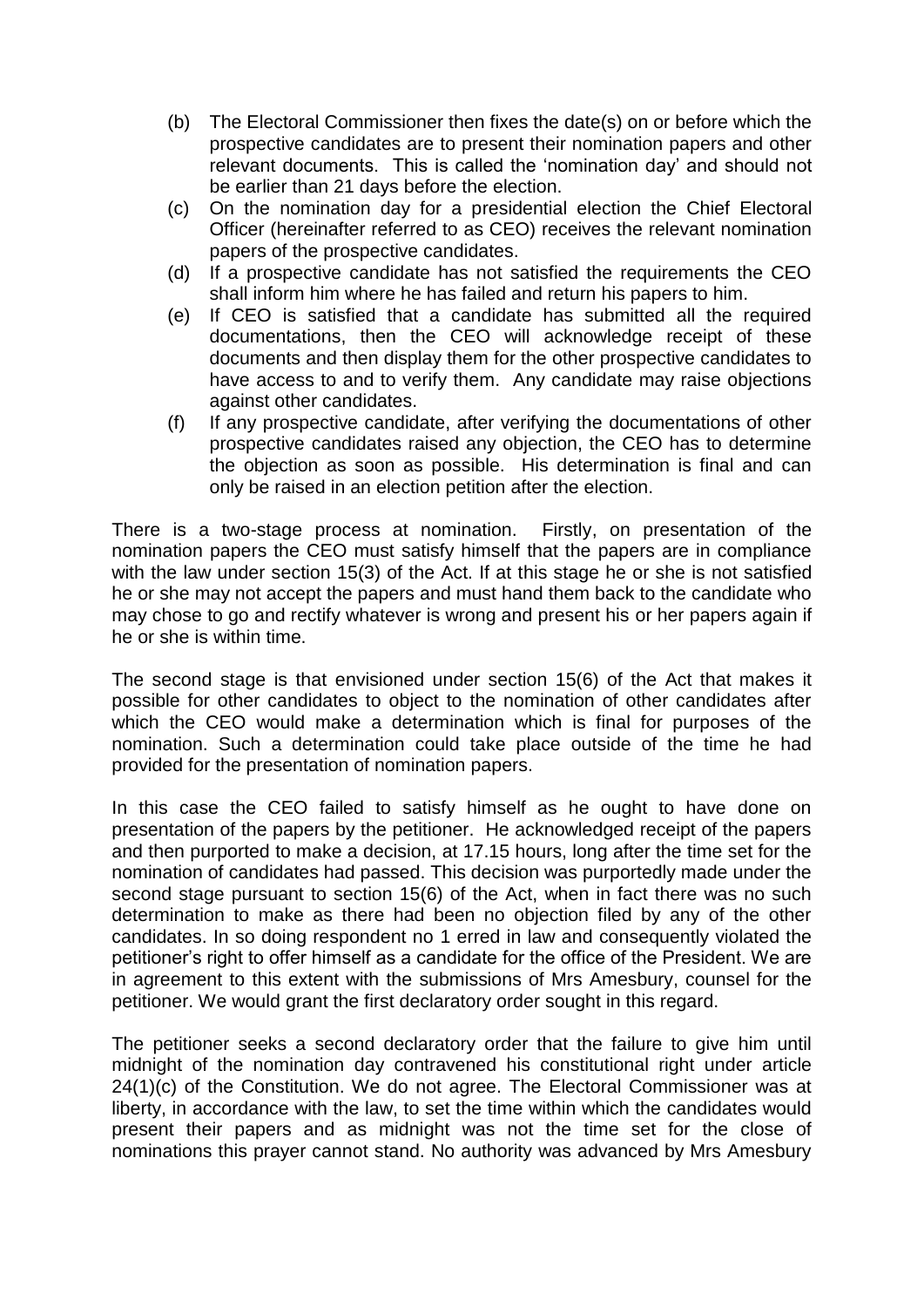to suggest that midnight on the day of the nomination must be the closing time for nominations.

Under section 15(2) of the Act candidates must present their nomination papers to the Chief Electoral Officer at the time and place appointed in the notice published under section 14 of the Act. We agree with Mr Govinden that the claim that the petitioner had until midnight on nomination day to submit his papers is without merit.

The petitioner seeks a third order. This is an executable order. He requires the respondents to return to him the list of endorsements. We see no reason why the petitioner may not have his endorsements as demanded. We direct the respondent to return the endorsements to the petitioner. Given this prayer we need not comment on the petitioner's submission that he had obtained the endorsement of 500 persons as required by the notice published in the *Gazette*.

The fourth prayer was that the presidential election be postponed until the determination of this case. We see no reason why we should make such an order given that we have heard and concluded this case within 7 days of filing and in light of the other prayers of the petitioner in this petition including the prayer for return of the petitioner's endorsements.

From the bar Mrs Amesbury claimed that we should declare that the petitioner had been validly nominated. This declaration is not among the declarations sought on the petition. There was no application to amend the petition to include this as one of her prayers for relief. It was made only in reply to the submissions of the Attorney-General. In our view such a prayer was not only an afterthought but it was incompetent at this late stage in the hearing of the case. Secondly it was inconsistent with the earlier prayer that the endorsements that the petitioner had presented to respondent no 2, we presume at the nomination stage, be returned to the petitioner.

Before we take leave of this case it appears pertinent to point out that Schedule 3 of the Constitution, section 2(1)(a), requires that the number of people to endorse the candidate's nomination to the satisfaction of the Commissioner is 'such number, as may be prescribed under an Act'. Under subsection (b) the same is provided for the sum of money to be deposited. Section 14 of the Act does not prescribe such number of persons eligible to vote. Neither does it prescribe the fees. This has been left to the Electoral Commissioner to determine.

It would appear to us under the principle *delegatus non potest delegare*, or that a delegate cannot delegate power delegated to him, that the legislature having been ordered by the Constitution to prescribe the number of persons to endorse a candidate or the sums to be deposited by candidate has wrongfully delegated this power to the Electoral Commissioner. The duty is for the legislature to prescribe both the number of persons to endorse a candidate and the sum to be deposited by the candidate. This duty cannot be passed on to the Electoral Commissioner. We draw the attention of the legislature to this irregularity in the electoral law for their action.

Lastly we wish to point out that the importance of the right to participate in government, as set out in article 24 of our Constitution, either as a voter or a